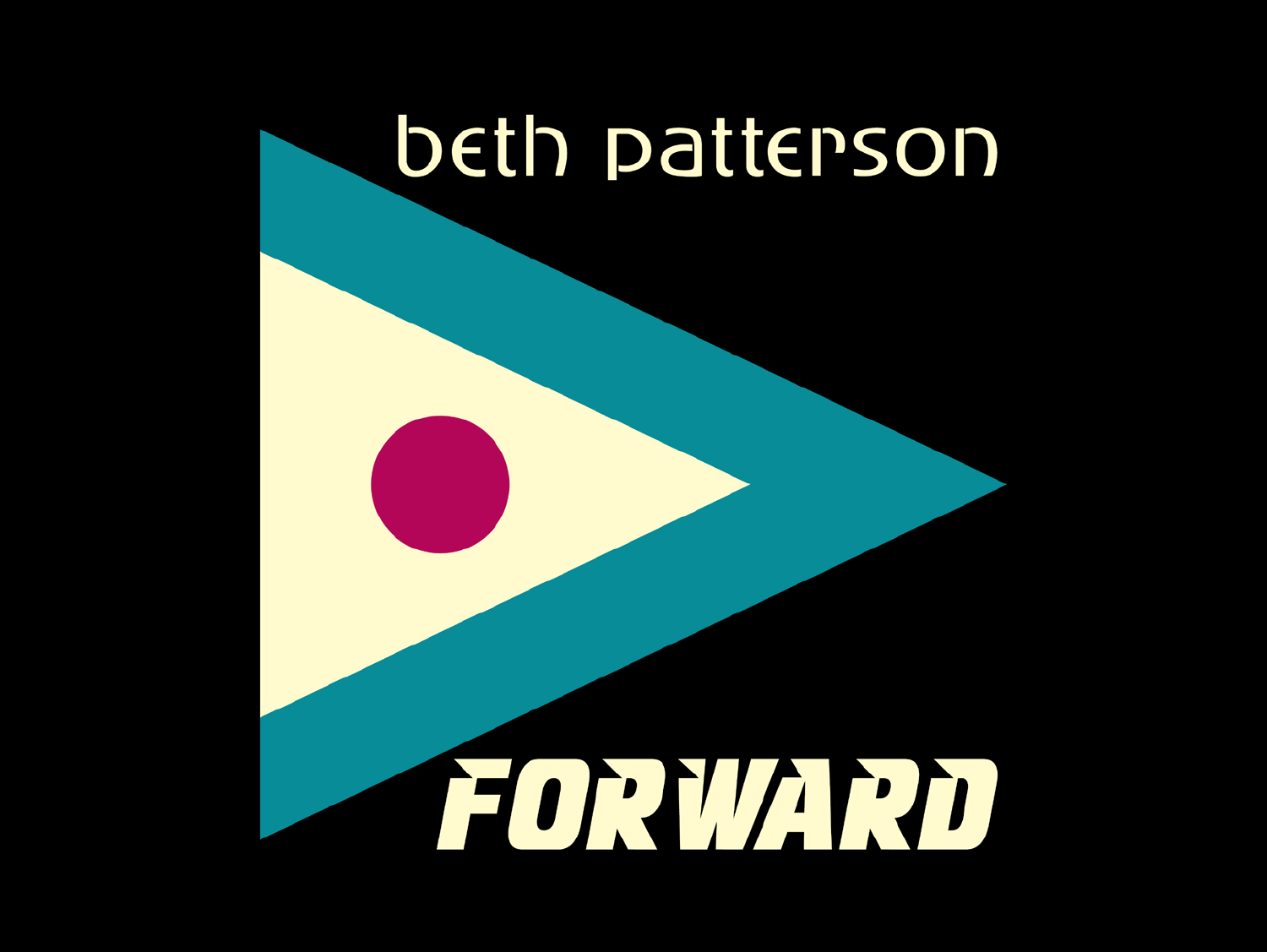<span id="page-1-0"></span>

| $SCORCH - 3$                    |
|---------------------------------|
| SAY NOTHING AND RUN FREE $-4$   |
| <b>NATURE OF THE BEAST - 5</b>  |
| $VICEROY - 6$                   |
| UNSURPASSED - 7                 |
| $CURVE-8$                       |
| THE CATFIGHT $-9$               |
| $LABYRINTH - 10$                |
| $LYREBIRD - 11$                 |
| <b>DANGEROUS THINGS - 12</b>    |
| <b>YOU AND YOUR SHADOW - 13</b> |
|                                 |
| TS $-$ 14 $\,$<br>CRFI          |
|                                 |

S

**[CREDITS — 14](#page-13-0) [PRINTABLE JEWELCASE INSERT — 15](#page-14-0) [THANK YOU — 17](#page-16-0)**

© 2013 BETH PATTERSON. ALL RIGHTS RESERVED. ANY UNAUTHORIZED DUPLICATION IS A VIOLATION OF APPLICABLE LAWS.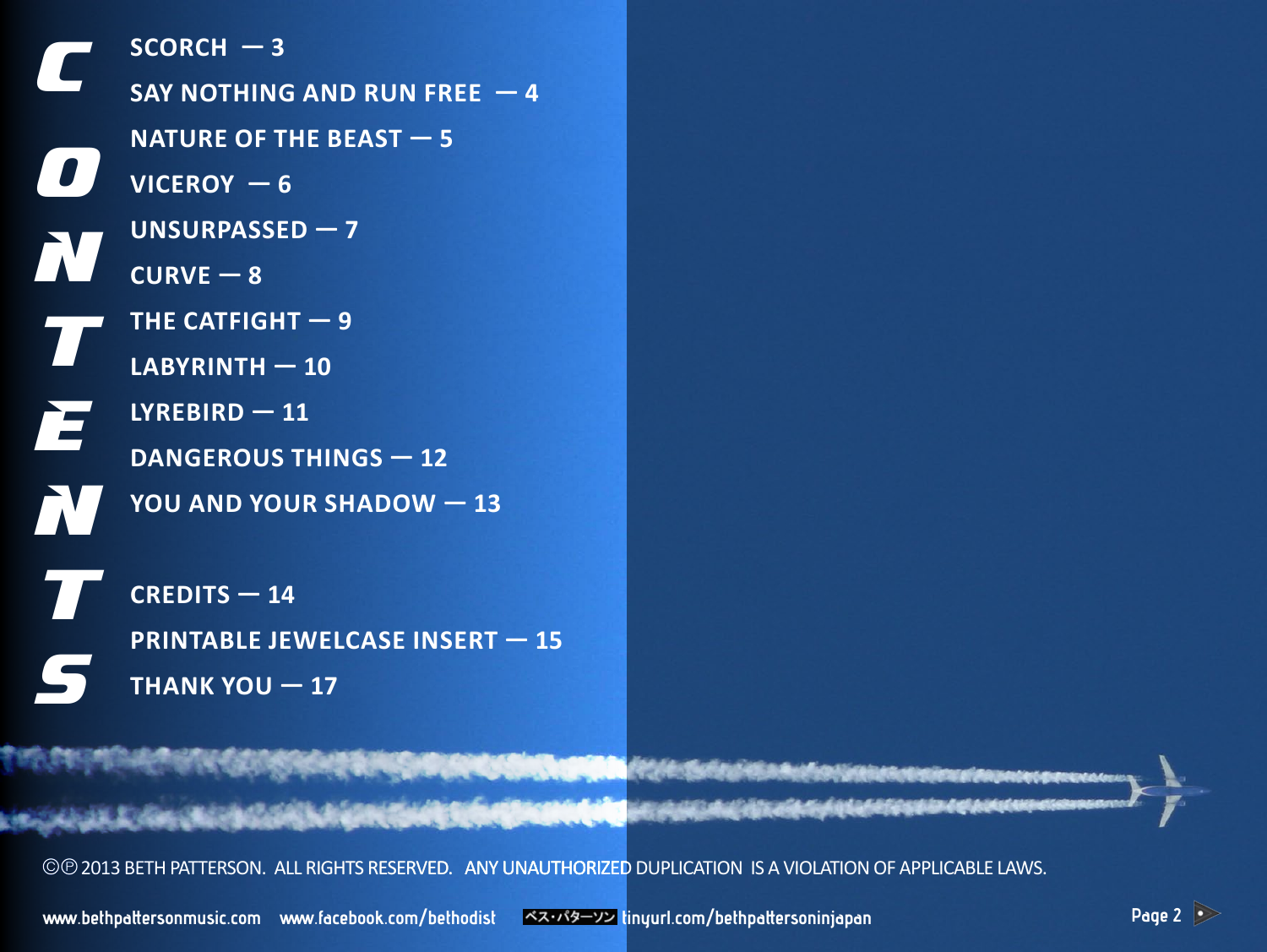### <span id="page-2-0"></span>SCORCH

[BACK](#page-1-0) TO CONTENTS

Common sense would tell us To share and share alike But now the iron's hot as hell I say it's time to strike

I sought to ask one question: Have once again I failed? What must I do to qualify, My efforts to avail?

She told me scorch Clear the damage with a torch Raze it to the ground and start it all again Drive out all impurities Purging flame will set you free Rise from the scree and face down what's within Go forth and scorch

For don't you know that if you strike An iron that's still hot Then it won't even matter If you qualify or not

I posed another question: How can I sustain the burn? How can I keep on going With blind corners every turn? She told me scorch Clear the damage with a torch Raze it to the ground and start it all again Drive out all impurities Purging flame will set you free Rise from the scree and face down what's within Go forth and scorch

I had a final question (The darkest of my fears): Can it truly break the curse That I've borne so many years?

No more the sword of Damocles Will hang above your head A lion's heart, a steady hand Will be your lot instead

She told me scorch Clear the damage with a torch Raze it to the ground and start it all again Drive out all impurities Purging flame will set you free Rise from the scree and face down what's within Go forth and scorch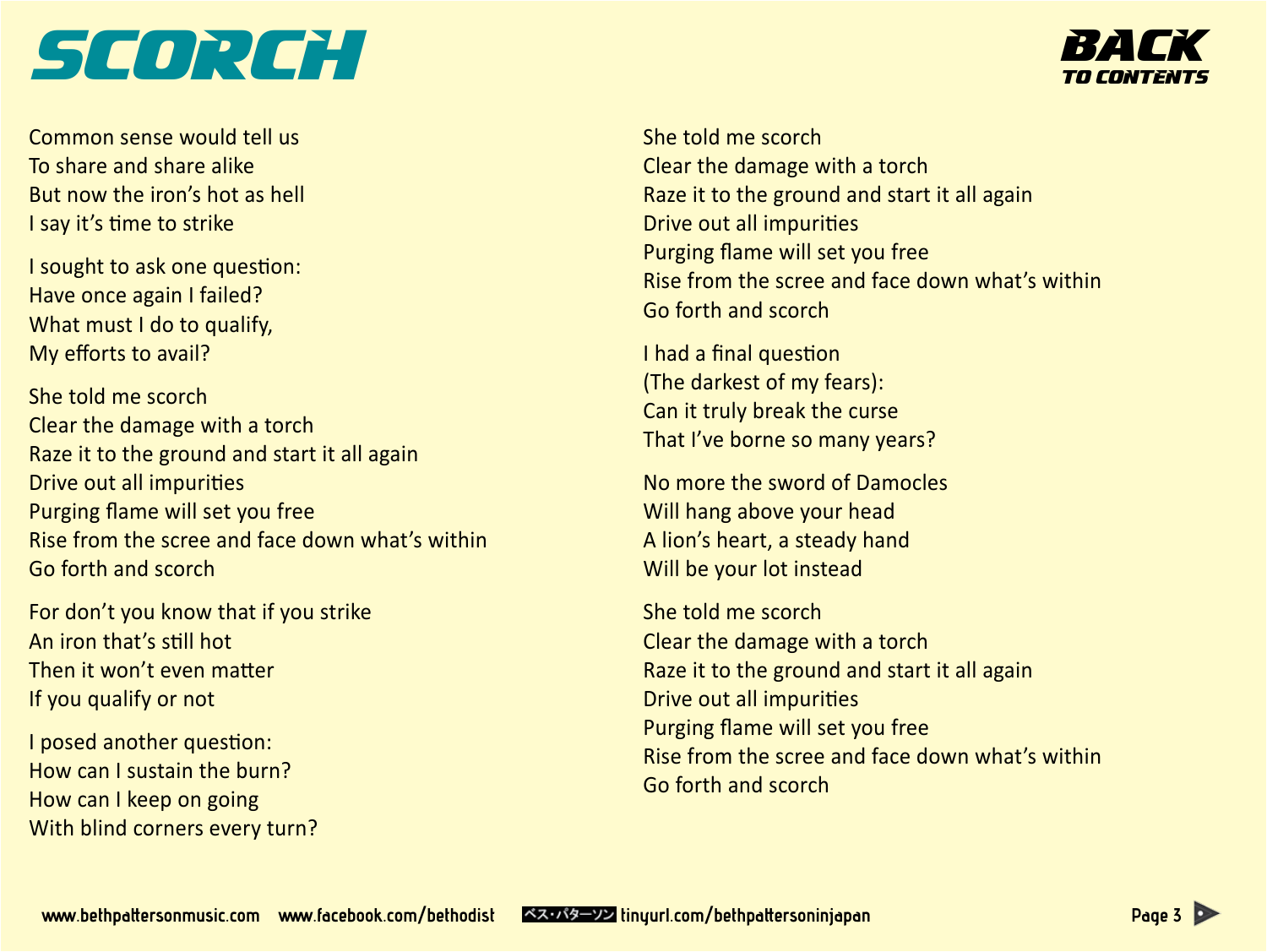## <span id="page-3-0"></span>SAY NOTHING AND RUN FREE

Darkening sky Sun and moon exchange a passing glance Thoughts asunder, twinkling fires as they fly Catch them all Gather up into a soul jar They light the way and clarify...

An open road My chance at last To rise above But I'm falling fast Still I will say nothing and run free Until the scars no longer disfigure me

Safe in my head Protective bubble, thin cocoon of hope A room of one's own brings the wolf right to my door Who's afraid? It's only blind anticipation A signal sent to something more...

An open road My chance at last To rise above But I'm falling fast Still I will say nothing and run free Until the cards reveal my place to be

Slowly it dawns The sharpest blade would never hurt me now I feel the earth tilt, and I laugh at fading stars The world still spins So build a loop and throw me in It's worth the journey and the scars...

An open road My chance at last To rise above But I'm falling fast Still I will say nothing and run free Until the gods decide to favor me



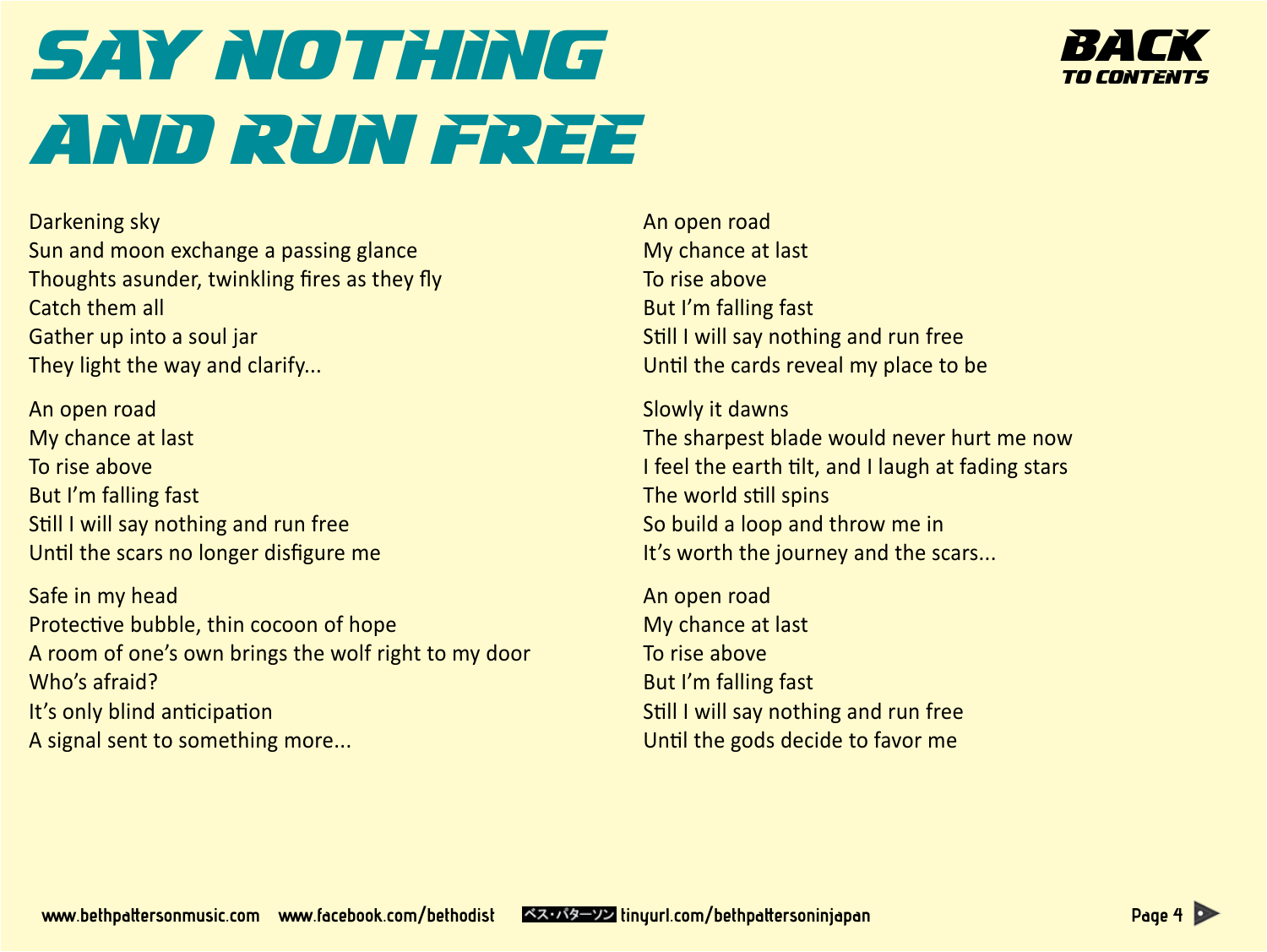#### <span id="page-4-0"></span>NATURE OF THE BEAST [BACK](#page-1-0) TO CONTENTS

Bring the cat in, darlin' Instinct is still wild He's keeping that poor thing alive To play with it awhile

He's really such a sweetheart It's really not his style But he's letting that thing live So he can play with it awhile

I say... *catchit letitgo, catchit letitgo, catchit catchit cachtit letitgo, catchit letitgo NOW!*

#### Nature is cruel

That's the natural order of things But somehow in the equation There's something still missing It's all about the hunt With no compassion in the least Act and reenact It's just the nature of the beast

We're not meant to understand How nature has no empathy But all the same, we're thinking He should let that poor thing be It's not for us to intervene With creatures wild and free But a tame feline should put that thing Out of its misery

#### I say...

*catchit letitgo, catchit letitgo, catchit catchit cachtit letitgo, catchit letitgo NOW!*

Nature is cruel That's the natural order of things But somehow in the equation There's something still missing It's all about the hunt With no compassion in the least Act and reenact It's just the nature of the beast

*He was born domestic That's why it just seems wrong Why does this loving pussycat Keep stringing it along?*

Something doesn't add up For a cat that loves to play He's only showing interest When it tries to run away We've tried to teach him kindness But he he hasn't shown it yet He might lose a bit a wildness Once we take him to the vet

#### I say...

*catchit letitgo, catchit letitgo, catchit catchit cachtit letitgo, catchit letitgo NOW!*

Nature is cruel That's the natural order of things But somehow in the equation There's something still missing It's all about the hunt With no compassion in the least Act and reenact It's just the nature of the beast

#### I say...

*catchit letitgo, catchit letitgo, catchit catchit cachtit letitgo, catchit letitgo NOW!*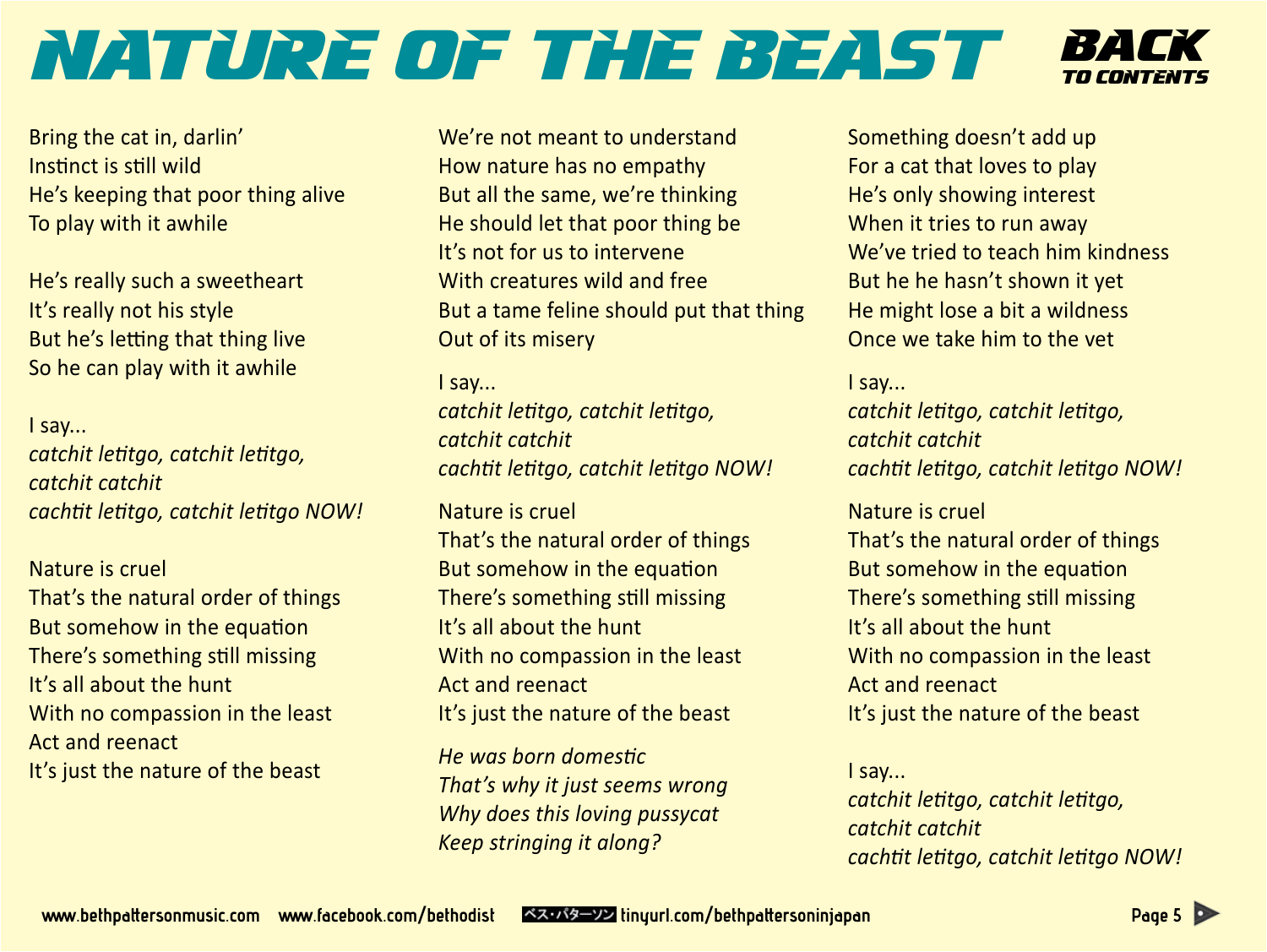### <span id="page-5-0"></span>VICEROY



Viceroy, pretty viceroy, what are we posing as? Who is it we are pretending to be? I promise I won't speak my thoughts when I see you As long as you swear not to tell yours to me

Boldly displaying my colors of brashness The birds unaware that I'm quite good to eat But all things delectable are still ephemeral And in time the wine would no longer be sweet

Viceroy, pretty viceroy, what are we posing as? Who is it we are pretending to be? I promise I won't speak my thoughts when I see you As long as you swear not to tell yours to me

Glorious part of the splendor that moves me To shed my disguise, the American dream "Your buildings and your eyes," but it's back now to improvise Finding my way again, swimming downstream

Viceroy, pretty viceroy, what are we posing as? Who is it we are pretending to be? I promise I won't speak my thoughts when I see you As long as you swear not to tell yours to me

Caught in the middle, a lunatic riddle The bovine jumped high by the light of the moon The laughing dog rises, illusion surprises And now that we've finished this dish, shall we spoon?

Viceroy, pretty viceroy, what are we posing as? Who is it we are pretending to be? I promise I won't speak my thoughts when I see you As long as you swear not to tell yours to me

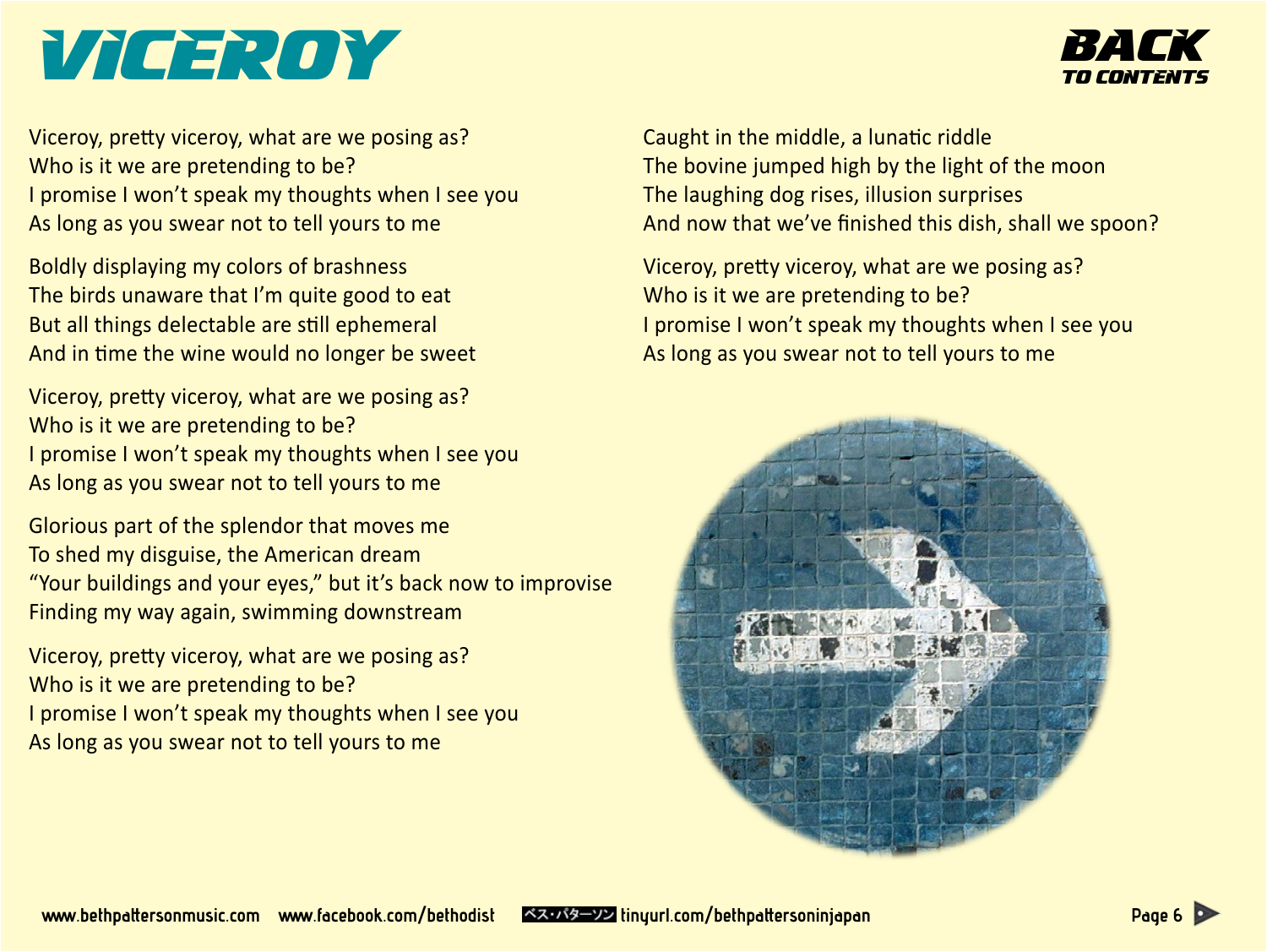### <span id="page-6-0"></span>UNSURPASSED



Lonely spark of hope is sought A miracle cannot be bought My room upstairs a hermit's lair With just my sketchbook and my thoughts

I ask the gods of reason now Some mercy could they please allow Compassion's crumbs on twiddled thumbs I beg to have my turn somehow

The half moon shines a proud display It cruelly mocks me while I pray The mirth below an undertow I only turn my face away

Frozen in my silent stare While others take the lion's share No matter how I shatter now Convince myself that I don't care

The roads I've trod, the paths I've taken Paradigms of progress shaken I'd trade it all for a shred of stability

Having loved the seeds I've planted Just this once may I be granted A taste of what the real world seems to be

Refusing to give in to grief And clinging to this mad belief A heresy, insanity I always thought would bring relief

My cold bed coaxes me at last To rest my head from thoughts amassed What can I lose, each day I choose To hold out for the unsurpassed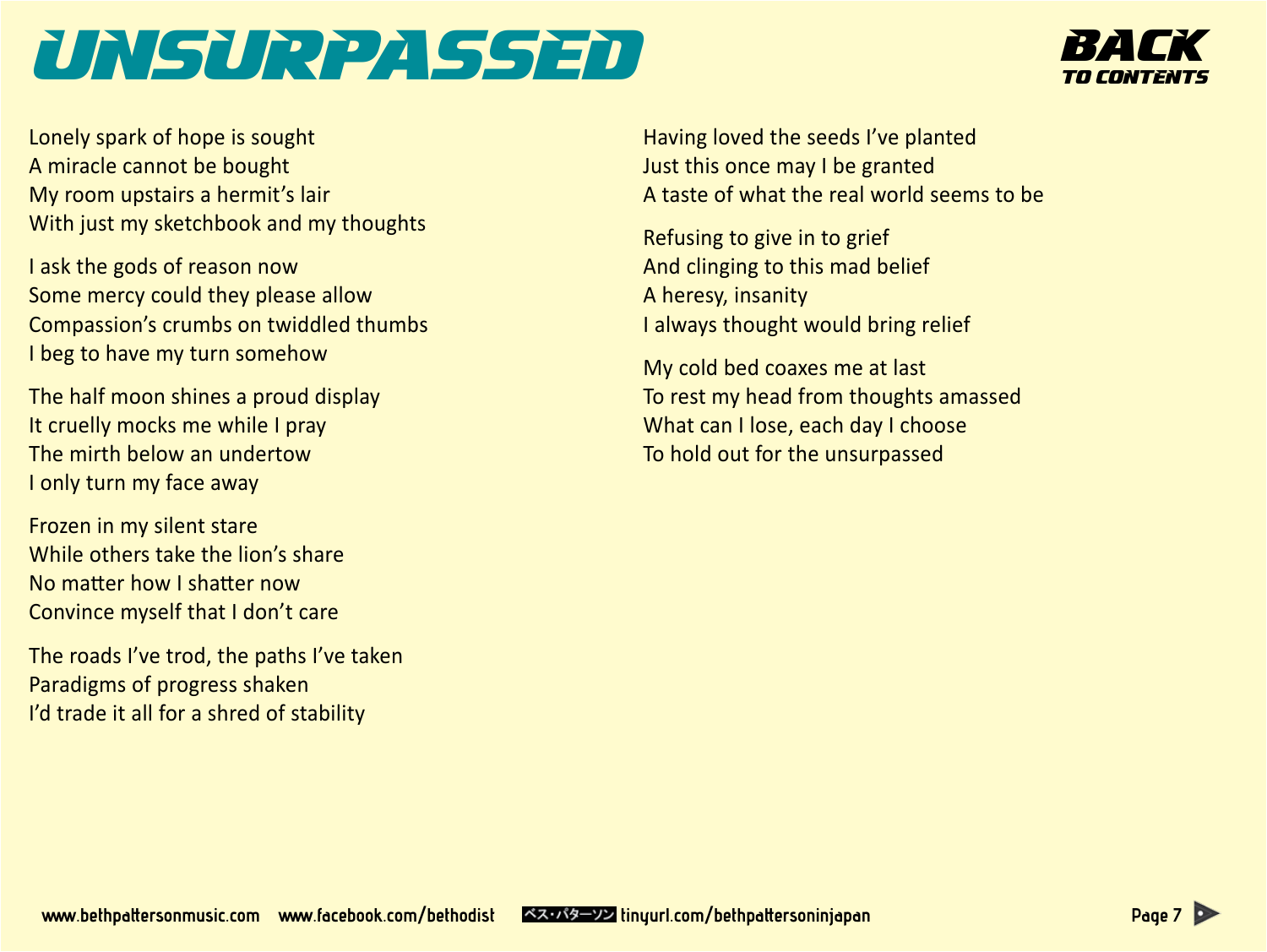### <span id="page-7-0"></span>CURVE



Sometimes when life throws you a curve You think it's less than you deserve But you've got to hold on and see what's in store

We've all got some crossroads to bear But if you pause to wonder there, You might find that it's better than before

Silver stars in smoky bars The sound of Argentine guitars Oh, life throws you a curve Life throws you a curve

Sometimes when life throws you a curve You hold fast and refuse to swerve But you've got to stop, reflect, and count your tears

For fate so often has a twist But ask yourself why you resist It might be the very reason for your fears

Raising sights to greater heights A jaguar stalking in the night Silver stars in smoky bars The sound of Argentine guitars Oh, life throws you a curve Life throws you a curve

Nothing you can do to change the force of nature's plans Only stop to see what sort of gift is in its hands

Sometimes when life throws you a curve You seize the moment to preserve But you've got to lose the fear that it won't last

For there's only here and there's only now So shake down from your worried brow The phantoms of the future and the past

Flowers bloom beneath the sea A tiny goddess running free Raising sights to greater heights A jaguar stalking in the night Silver stars in smoky bars The sound of Argentine guitars Oh, life throws you a curve Life throws you a curve Life throws you a curve

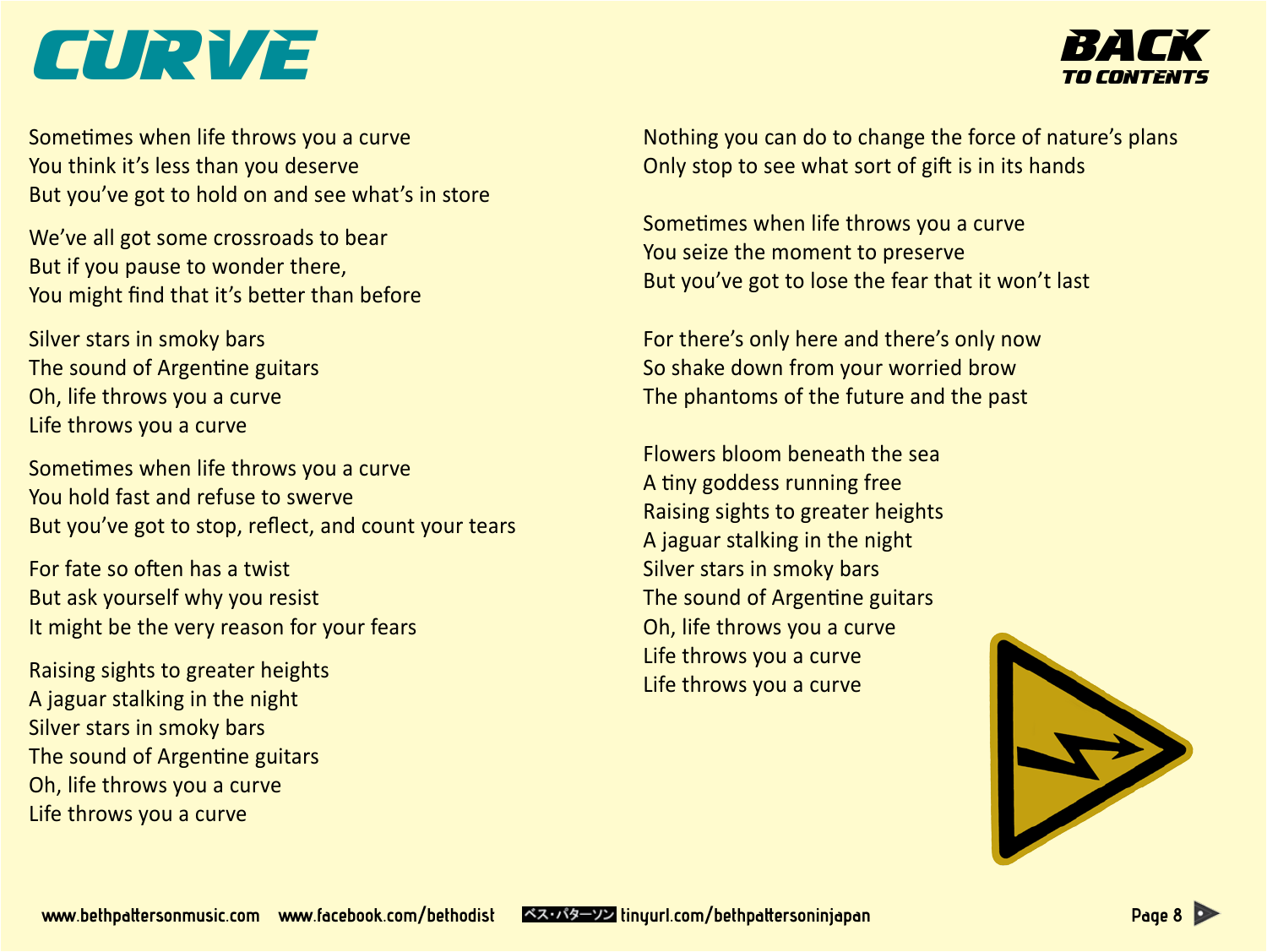### <span id="page-8-0"></span>THE CATFIGHT

An Dro: Goaf Breizh/Jig: The Catfight

*You are your own forerunner, and the towers you have builded are but the foundation of your giant-self. And that self too shall be a foundation.*

*And I too am my own forerunner, for the long shadow stretching before me at sunrise shall gather under my feet at the noon hour. Yet another sunrise shall lay another shadow before me, and that also shall be gathered at another noon.*

—Khalil Gibran, "The Forerunner"





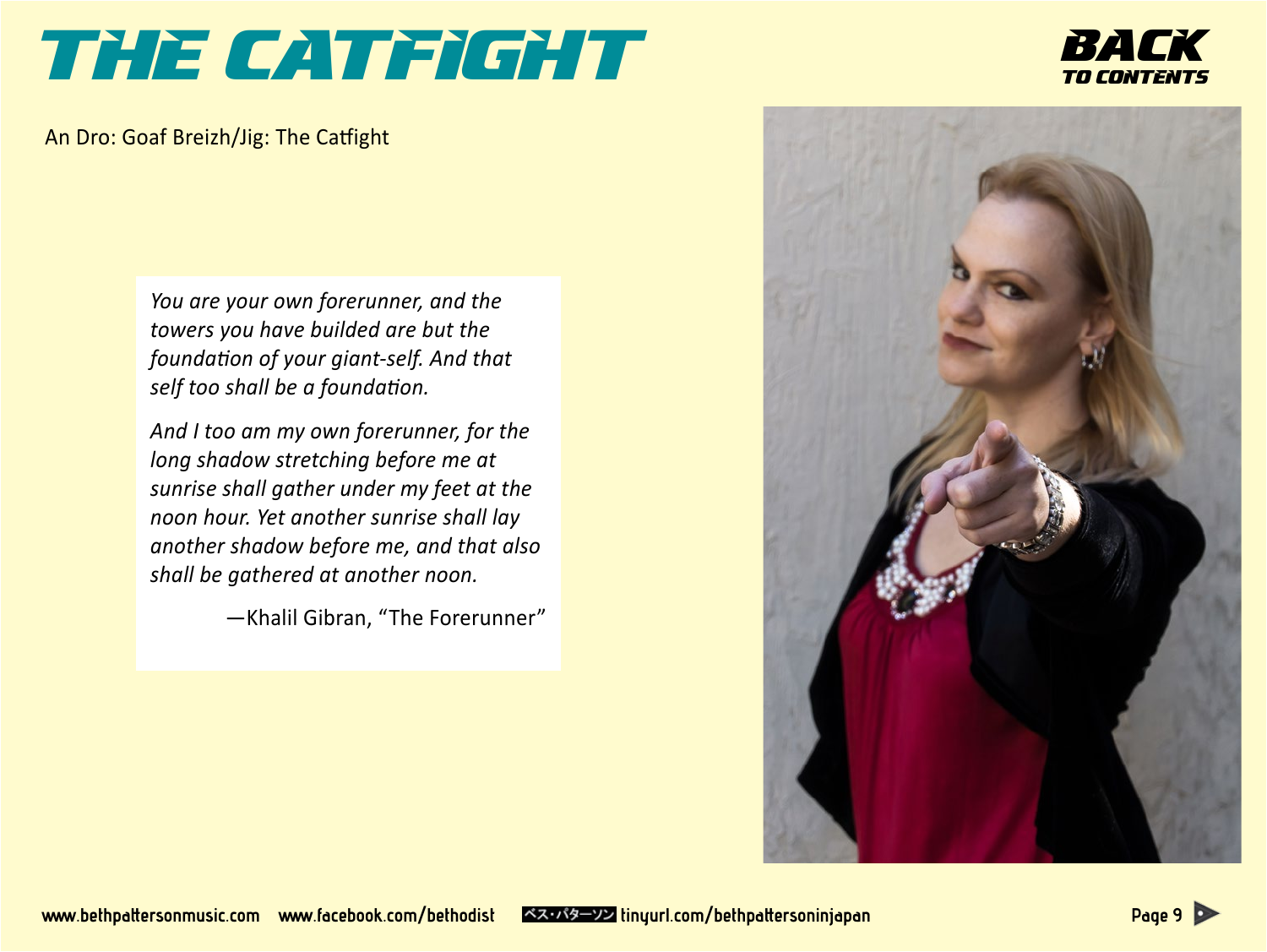## <span id="page-9-0"></span>LABYRINTH



Into the labyrinth Cut down to just a tenth Nothing to face but your thoughts

Omen and oracle Phantasmagorical Casting and drawing their lots

Cast the final stone or simply vanish in a heartbeat Throw a phony trail or turn around and make tracks Lose yourself in spirals or find yourself as incomplete Hide away from logic and slip through the cracks

Robbed of an innocence Plagued by a pestilence In a sense, that would be fine

Counting the missing lights Working up appetites Searching for something divine

Some would gladly take a leap of faith into the darkness Some know deeper hells than just a quiet despair Some would walk away to flee the prospect of a falseness Some are terrified to face emotion in there

Malbec and sassafras Smoke and the looking glass No time for stake in a claim

Calling and camouflage Saving and sabotage Sometimes are one and the same

Nothing to be done but bunker down like in a hurricane Try in vain to change or just accept what you see Look into the truth or simply shatter like a windowpane Rest assured there's not a thing to fear from me...

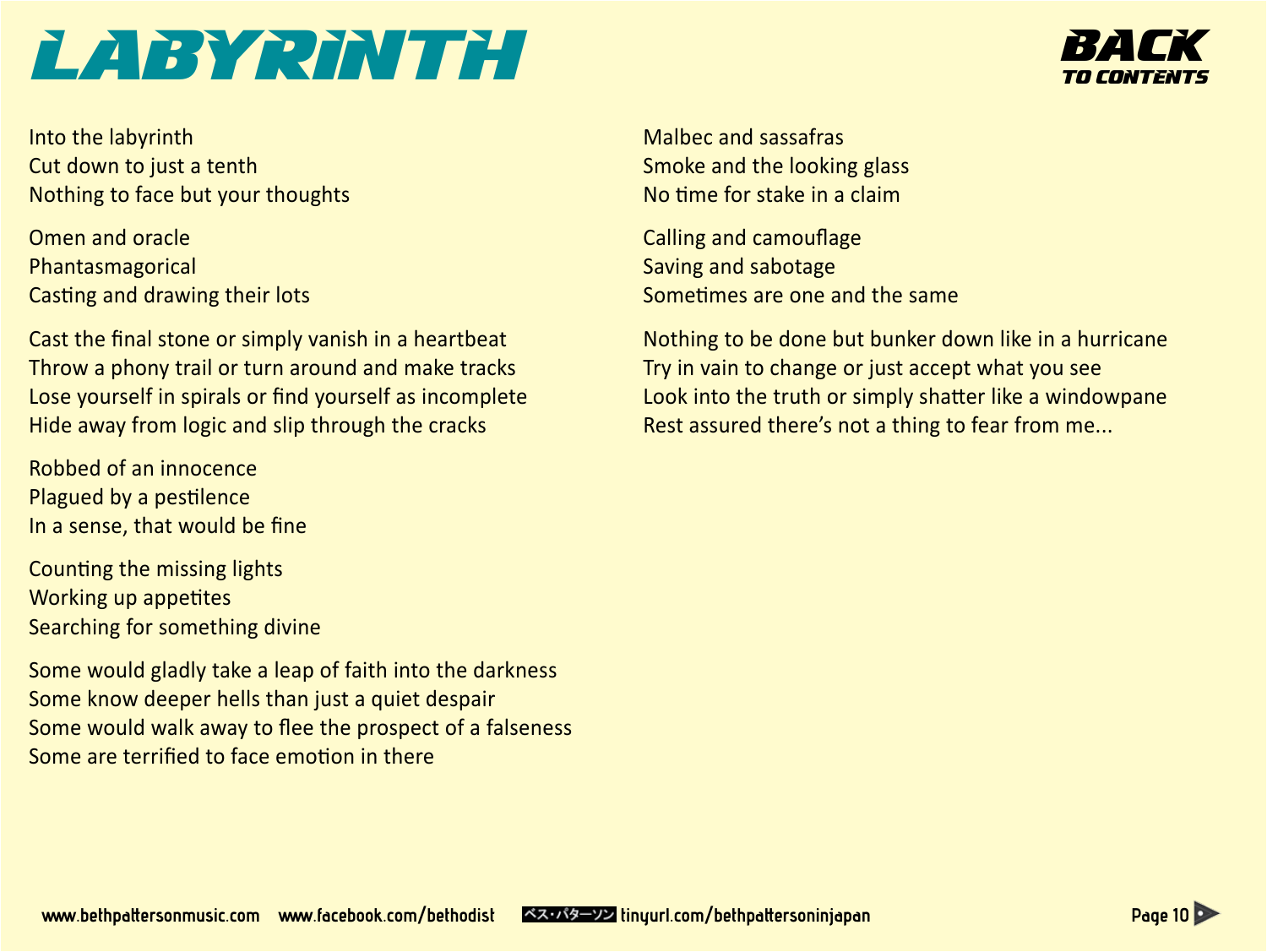<span id="page-10-0"></span>



Come on, pretty girl, let the tears flow free You don't have to hold them back for me It'll be okay, from what I've heard The world's gonna send you a lyrebird

And when that bird flies from its cage, The world's gonna put you up on stage And when that stage wins you no fame, The world's gonna send you a crooked game And when that game tries to steal your light, The world's gonna send you a shining knight And when that knight denounces you, The world's gonna send you a final clue

And when your heart begins to break, Listen to my words, for your own damn sake

If you resolve to end the hurt Then give the world its just dessert And if that dessert's not good enough Then give the world a talk so tough

And if that tough can see you through, Then give the world some sweetness, too And if you see it in their eyes Then teach the world to recognize And if you overcome at last, Then vicious lies won't come to pass And if you live, or if you die The world's too big to at least not try

It's the scariest thing you'll ever do But if you make 'em smile, you just might smile, too

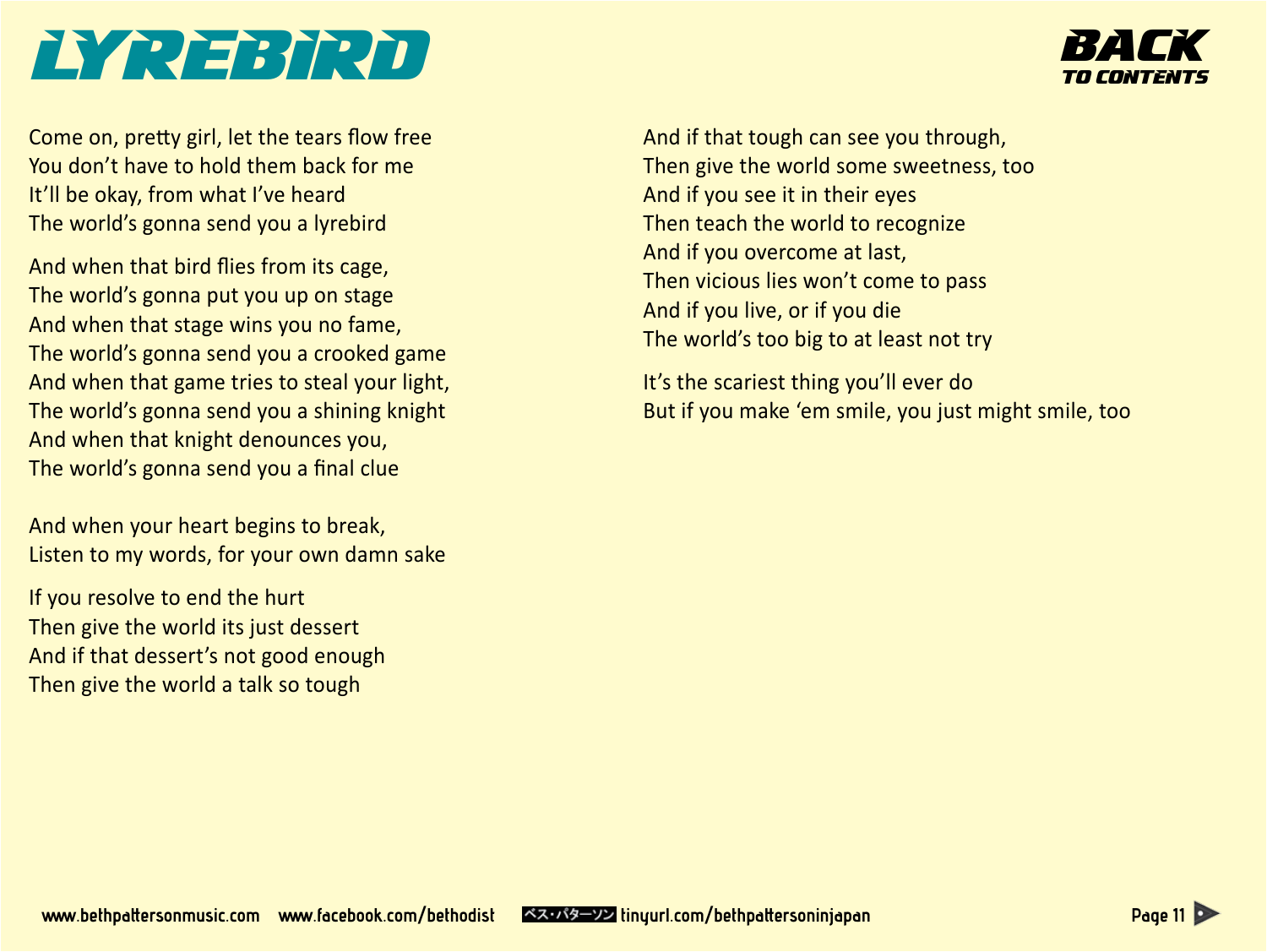## <span id="page-11-0"></span>DANGEROUS THINGS



Sometimes too much perspective Is more dangerous than none Sometimes a lofty pedestal More deadly than a gun

A shining adulation That you yourself create Can be the deadly blindfold That seals your self-made fate

#### Don't go there

It's where angels fear to tread Don't lose yourself in fantasy You've got to keep your head Learn the rules as you go along Blindfolded and spun around Dangerous things They all abound

Sometimes a frivolous game Is more treacherous than war So choose your battles carefully And games to just ignore

Sometimes great expectations Can hurt more than the lash Sometimes a single candle Can reduce a tower to ash

Don't go there It's where angels fear to tread Don't lose yourself in fantasy You've got to keep your head Learn the rules as you go along Blindfolded and spun around Dangerous things They all abound

Sometimes wishes are more potent Than curses flung in ire And sometimes they are twice as jinxed When forged in passion's fire

So be careful what you wish for Or the dreams you might reveal In the long run they may haunt you And distort your true ideals

Don't go there It's where angels fear to tread Don't lose yourself in fantasy You've got to keep your head Learn the rules as you go along Blindfolded and spun around Dangerous things They all abound

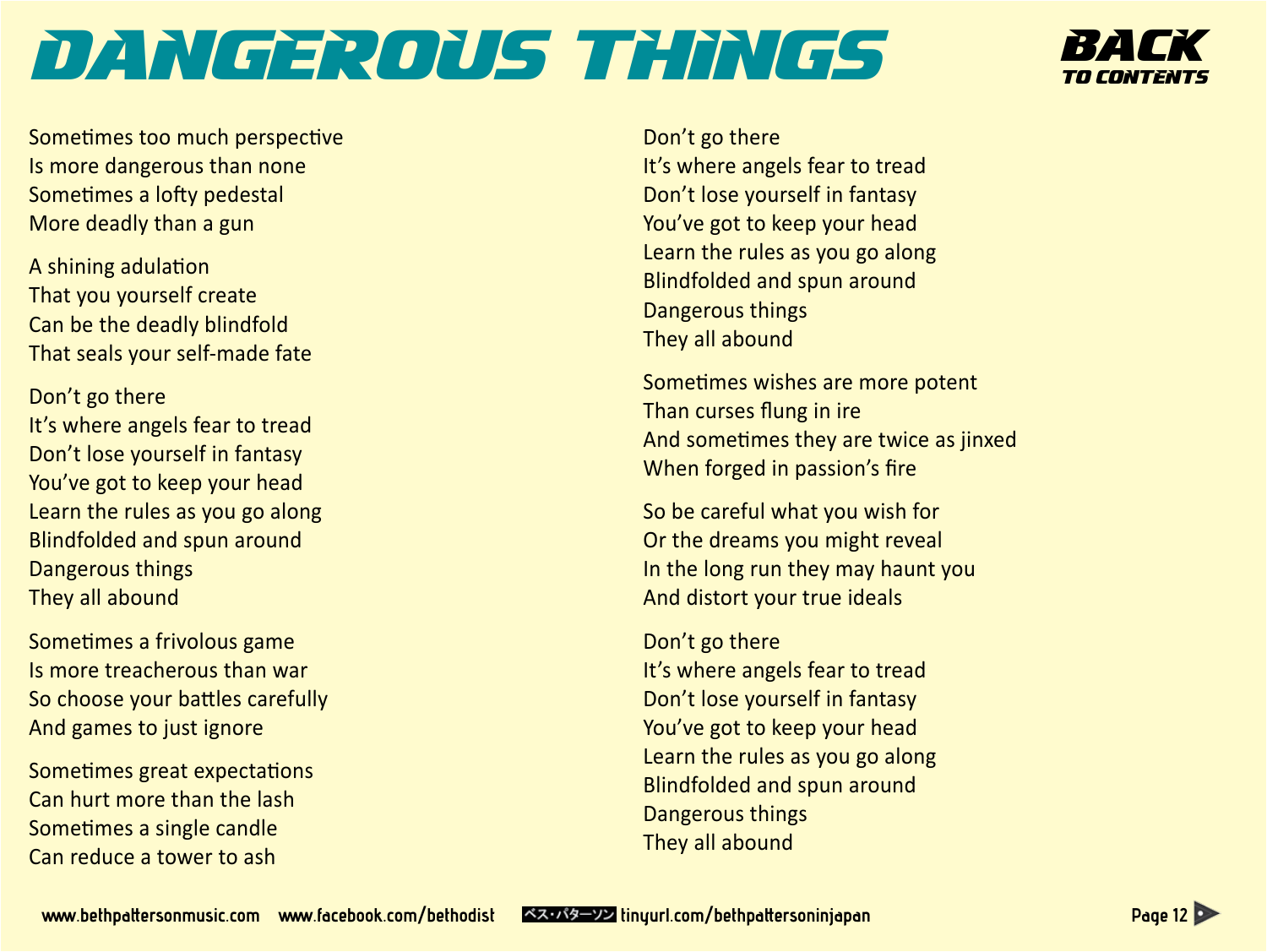#### <span id="page-12-0"></span>YOU AND YOUR SHADOW [BACK](#page-1-0) TO CONTENTS

You and your shadow Compelling and shy Full of secrets and sweet mystery And a beautiful vision, Though I can't catch a dream, If I sit still enough, I might see

And though I wasn't searching For what I have found It could not be more perfectly planned So I'll wait for that moment In motionless bliss Like a butterfly lights on my hand

So go where you want to And come when you will Always welcome, but never confined For there's plenty of room For you and your shadow In my heart, if you feel so inclined

There's lore to be laughed at And words to be said There are songs that are still yet unsung Oh, the tales ripe for telling As they slowly unfold Such perfection at the tip of your tongue

My legs won't support me I can't catch my breath It escapes when your lips are on mine Running wild in a heartbeat I'll savor one pulse As I'm frozen this moment in time

So go where you want to And come when you will Always welcome, but never confined For there's plenty of room For you and your shadow In my heart, if you feel so inclined

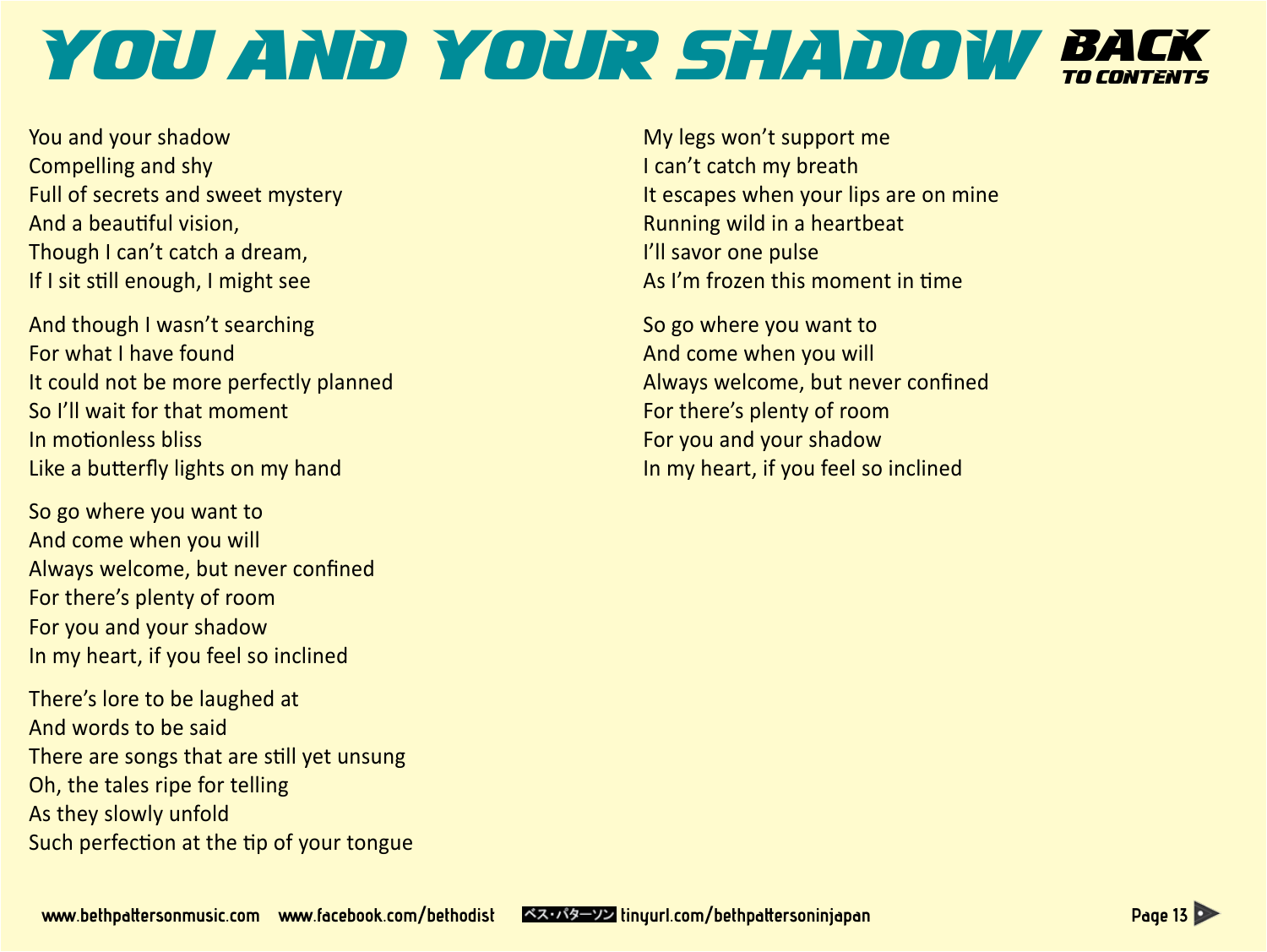### <span id="page-13-0"></span>CREDITS

Executive producer: John Cordon Produced by Lu Rojas Recorded, mixed, and mastered by Lu Rojas at Oak Street Recording Assistant engineering by Sheba LaBeeba

Graphics and photos by Diana Thornton, Crescent Music Services, [www.crescentmusic.com](http://www.crescentmusic.com)

All songs by Beth Patterson (© 2013, Speak Jolly Music, BMI)

Beth Patterson: lead and backing vocals, eight- and ten-string bouzoukis, electric bouzouki, bass guitar, English horn, piano, synthesizer, Mellotron, bodhran, assorted percussion

Lu Rojas: drum programming, synthesizer on *Viceroy, Labyrinth, Dangerous Things*, and *Curve*; guitars on *Scorch, Dangerous Things, Nature of the Beast*, and *Unsurpassed*

Ben Alleman: Mellotron and Hammond organ on *You and Your Shadow*, *Unsurpassed*, *Nature of the Beast*, *Lyrebird*, and *Scorch*

Choir on *Curve*: Shannon DelCorral, Hakeem Blackstone, Ally Krouse, Dre Vappie, and Taylor Vigee

Michael Skinkus: percussion on *Lyrebird*





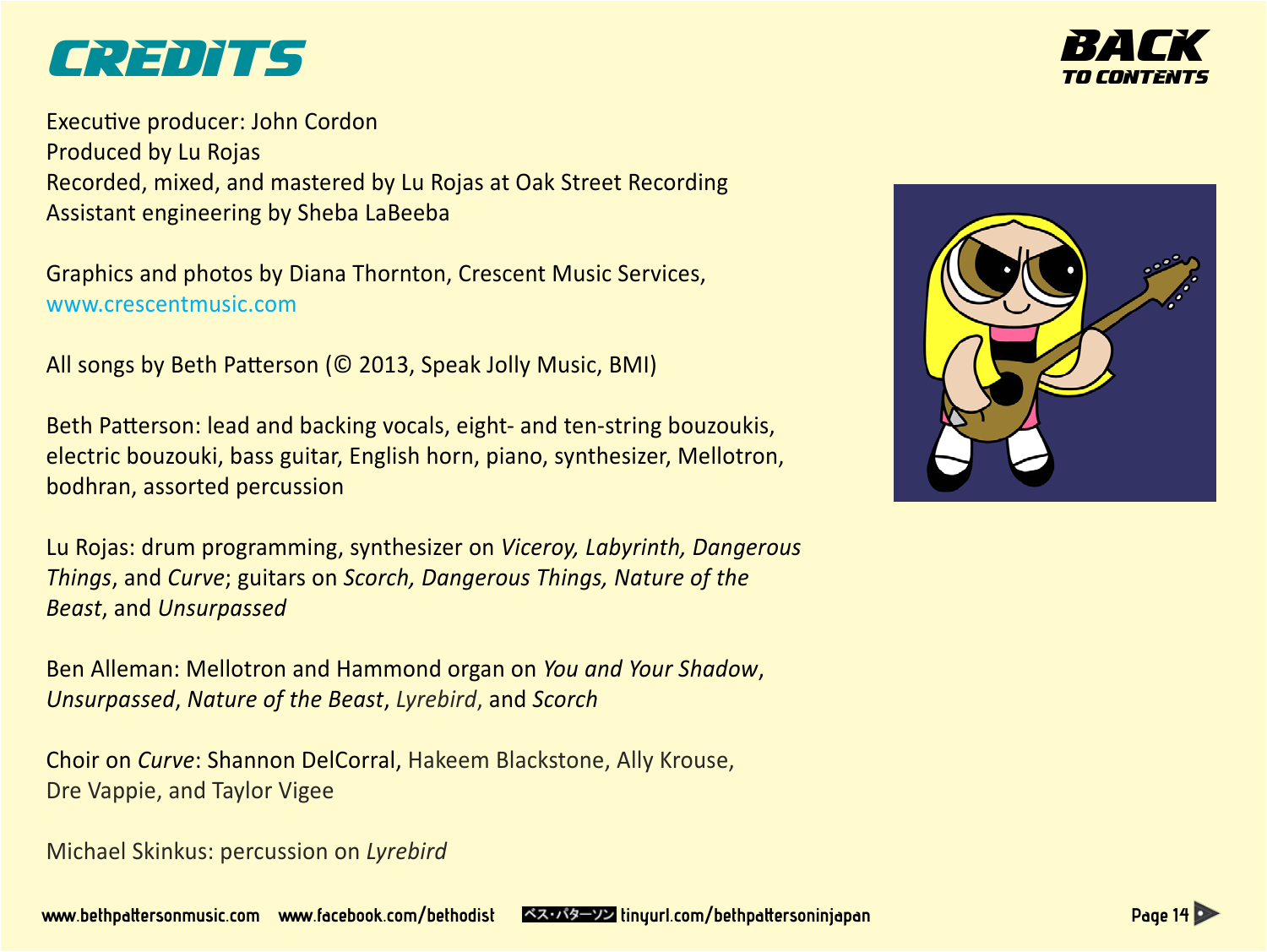### <span id="page-14-0"></span>PRINTABLE JEWELCASE INSERT



#### Hey, kids! You can burn your own CD!

One teeny thing, though...since music IS how I make my living, if you burn more than two copies, do me a favor? Just throw me a few bucks in my tip jar or order some USB wristbands (or some other of my titles) for your friends, and we'll call it even.

#### **INSTRUCTIONS**

Open this file in Adobe Acrobat Reader

Click the Print button, or from the File menu, click Print.

Under Print Range, select the page number (lower right corner).

#### Important.

Deselect the option to shrink the printed page to fit the paper size or the insert will be too small for the case.

Specify the printer, paper type, or other options, then click OK.

Cut the CD case insert along the crop marks.

### beth patterson

www.bethpattersonmusic.com www.facebook.com/bethodist

# TORWARD

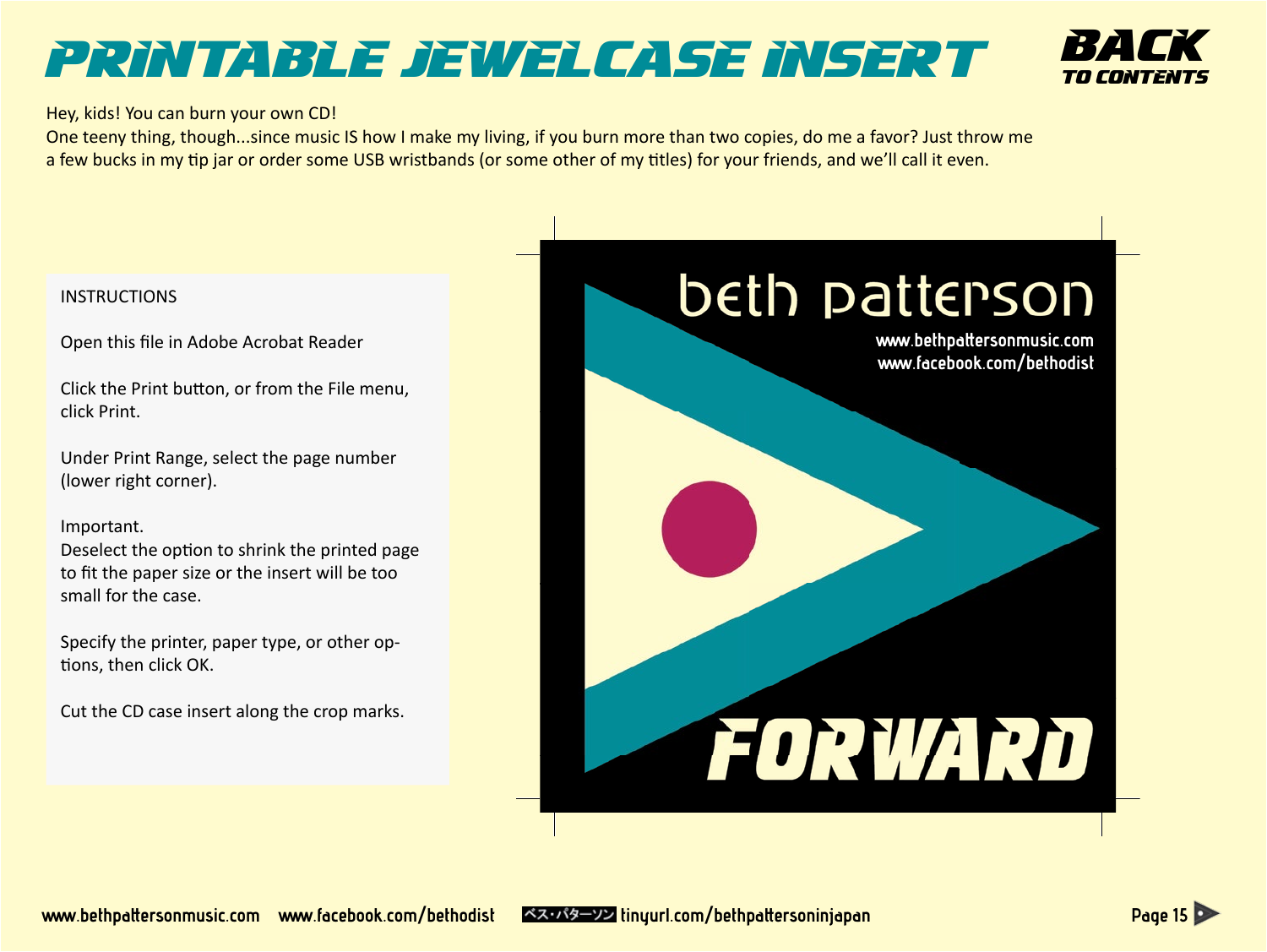### TRAYCARD